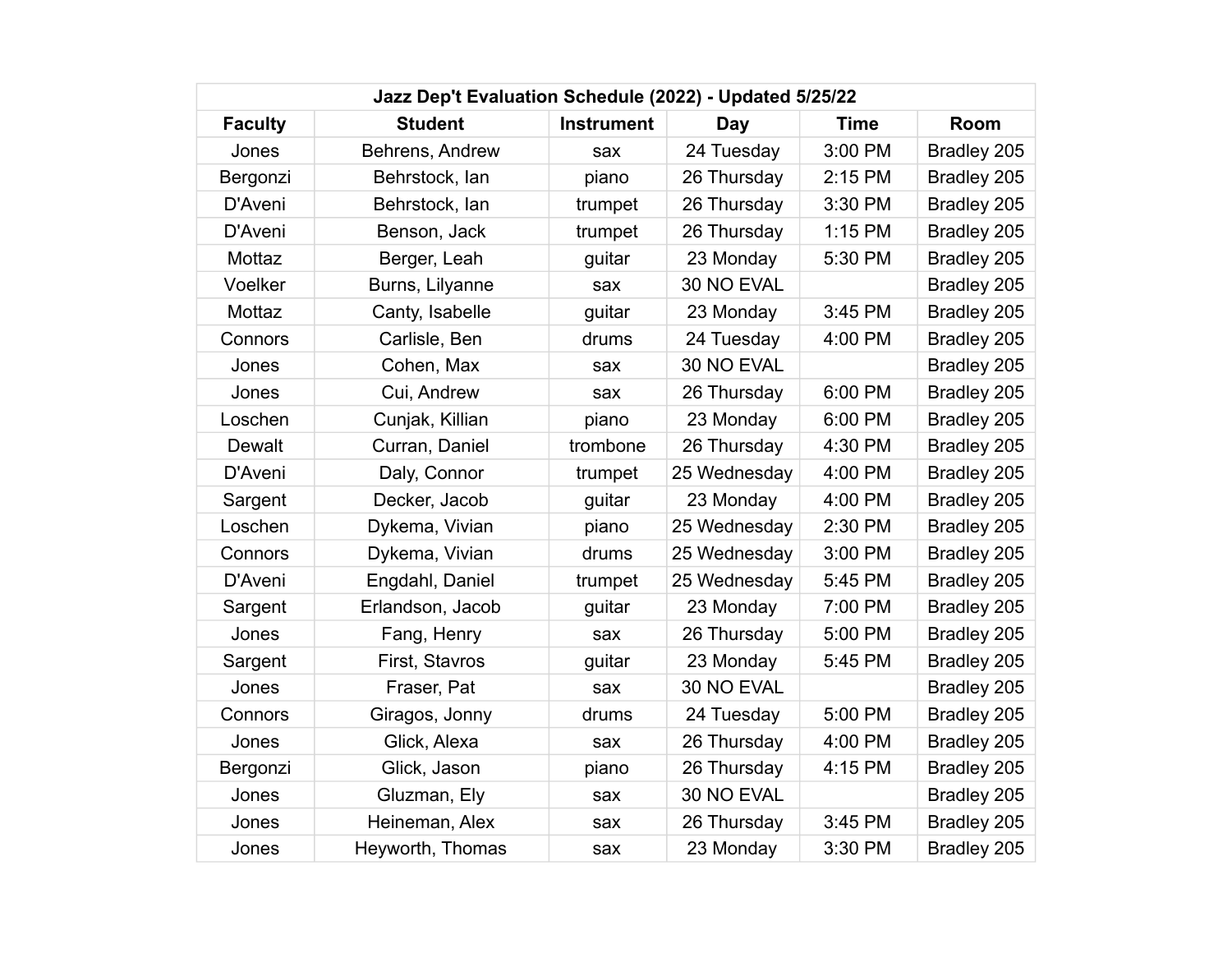| Mottaz   | Howe, Devin              | guitar   | 23 Monday    | 4:45 PM  | Bradley 205 |
|----------|--------------------------|----------|--------------|----------|-------------|
| D'Aveni  | Im, Hugo                 | trumpet  | 25 Wednesday | 3:15 PM  | Bradley 205 |
| Bergonzi | lyer-Singh, Samik        | piano    | 26 Thursday  | 6:15 PM  | Bradley 205 |
| Dewalt   | Jang, Justin             | trombone | 26 Thursday  | 2:45 PM  | Bradley 205 |
| Mottaz   | Jones, Griffin           | guitar   | 24 Tuesday   | 3:15 PM  | Bradley 205 |
| Sargent  | Kasparian Weisman, Frank | guitar   | 23 Monday    | 4:30 PM  | Bradley 205 |
| Jones    | Keusch, Ian              | Sax      | 27 Friday    | 1:15 PM  | Bradley 205 |
| Loschen  | Kim, Sam                 | piano    | 25 Wednesday | 4:30 PM  | Bradley 205 |
| Farias   | Klee, Arno               | bass     | 30 NO EVAL   |          | Bradley 205 |
| Bergonzi | Kolluri, Shiva           | piano    | 24 Tuesday   | 5:45 PM  | Bradley 205 |
| D'Aveni  | Lanzendorf, Evan         | trumpet  | 26 Thursday  | 2:30 PM  | Bradley 205 |
| Voelker  | Leiva, Alison            | sax      | 24 Tuesday   | 4:15 PM  | Bradley 205 |
| Jones    | Lys, Caleb               | sax      | 25 Wednesday | 2:45 PM  | Bradley 205 |
| Mottaz   | Mann, Bryan              | guitar   | 24 Tuesday   | 12:15 PM | Bradley 205 |
| Farias   | Mannasseh, Nathan        | bass     | 30 NO EVAL   |          | Bradley 205 |
| Jones    | Matsuyasu, Abigail       | sax      | 23 Monday    | 3:00 PM  | Bradley 205 |
| Connors  | McClennan, Ryan          | drums    | 30 NO EVAL   |          | Bradley 205 |
| Bergonzi | Nielson, Tucker          | piano    | 26 Thursday  | 3:15 PM  | Bradley 205 |
| Mottaz   | Niwa, Luke               | guitar   | 24 Tuesday   | 6:00 PM  | Bradley 205 |
| Jones    | Proctor, Joshua          | sax      | 25 Wednesday | 6:15 PM  | Bradley 205 |
| Mottaz   | Ramos, Marcos            | guitar   | 24 Tuesday   | 1:45 PM  | Bradley 205 |
| Connors  | Ranjose, Francois        | drums    | 30 NO EVAL   |          | Bradley 205 |
| Sargent  | Regan-Loomis, Walt       | guitar   | 23 Monday    | 6:45 PM  | Bradley 205 |
| Mottaz   | Renaud, Jack             | guitar   | 23 Monday    | 3:15 PM  | Bradley 205 |
| Voelker  | Richardson-Miles, Jason  | sax      | 24 Tuesday   | 2:45 PM  | Bradley 205 |
| D'Aveni  | Robbins, Frank           | trumpet  | 26 Thursday  | 5:30 PM  | Bradley 205 |
| D'Aveni  | Rosen, Ross              | trumpet  | 26 Thursday  | 4:45 PM  | Bradley 205 |
| Loschen  | Ross, Hunter             | piano    | 24 Tuesday   | 3:30 PM  | Bradley 205 |
| Farias   | Sauve, Quinn             | bass     | 24 Tuesday   | 4:30 PM  | Bradley 205 |